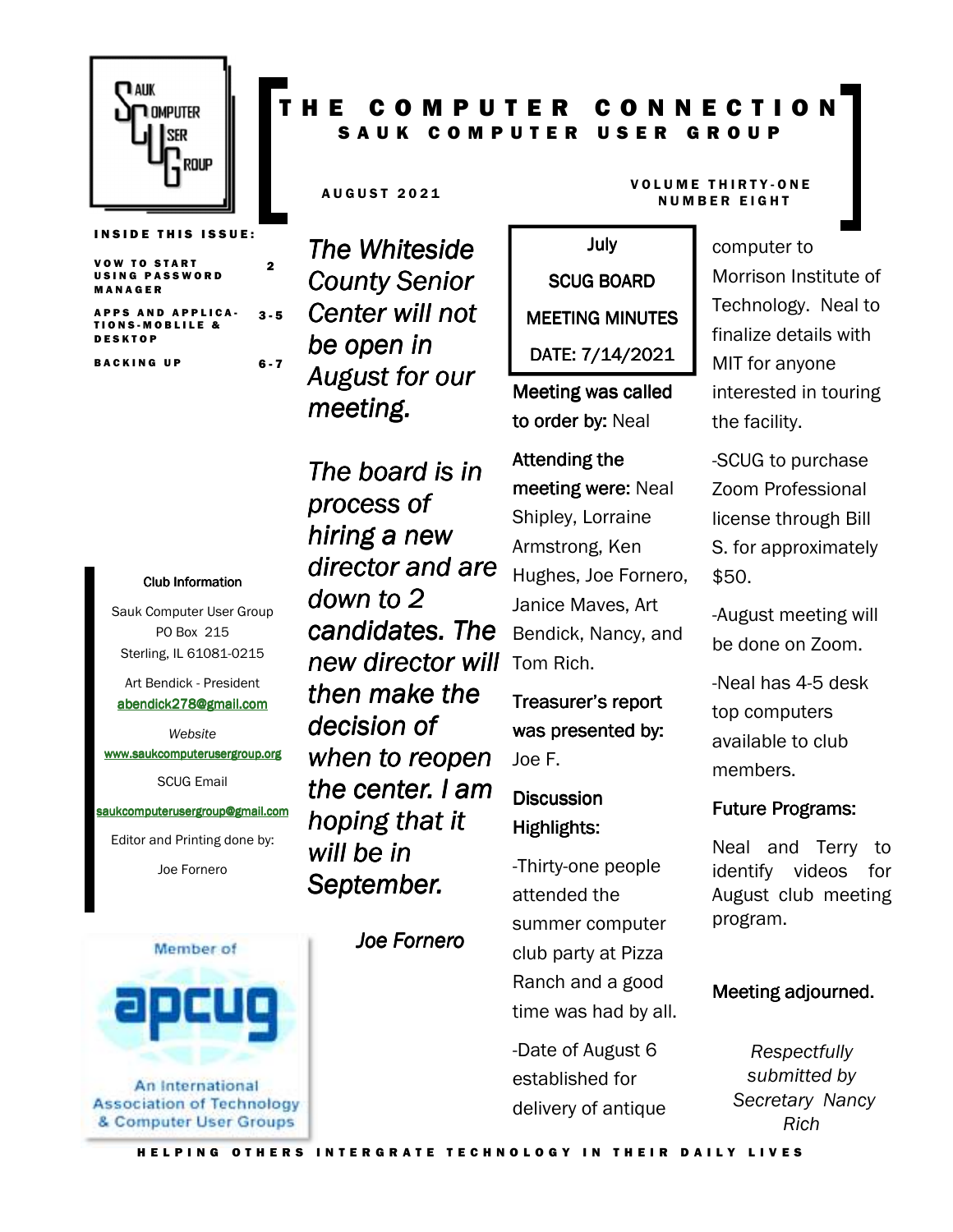Page 2

# In 2021, vow to start using a password manager By Kurt Jefferson

I keep telling students in my CKCS classes that they need to start using a password manager. You should be using a password manager on your iPad, iPhone, Mac, Windows PC, and Linux PC. Seriously? Yes.

With a good password manager, you only need to remember one password. That's right. You don't need to remember the one you use when you buy from Amazon. And the password you use to pay your water bill. And the one you use to log into your bank account.

Password managers are apps that securely keep track of your passwords, allow you to create private notes, automatically log you into your passwordprotected websites, and more.

Some of the best include:

1Password Dashlane LastPass Keeper **NordPass** RoboForm Sticky Password bitwarden RememBer Enpass

If you're reluctant to use a password manager, wired.com says you've got company. "Password managers are vegetables of the Internet. We know they're good for us, but most of us are happier snacking on the password equivalent of junk food," writes Wired in an article headlined, "The Best Password Managers to Secure Your Digital Life."

As I read that I said to myself, "Ain't that the truth." I know plenty of really smart people who are committed to their habits, who are stubborn, and who simply cannot change. They don't use password managers. You probably know your web browser will save your passwords automatically for you. The website Tech Republic says this is a bad idea.

Why you should never allow your web browser to save your passwords shows others can see your passwords. The article describes step–by–step procedures that someone can use to view your saved passwords in Google Chrome, Firefox, and Safari browsers.

The article concludes: "Don't allow your browser to save your passwords. None of them. Not one. If you do, those passwords are vulnerable. All someone has to do is have access to your computer (remote or physical) and, unless you use Safari or the Master Password feature in Firefox, those passwords are available for anyone to see. If you absolutely must have your browser store your passwords, and you're not using macOS, make sure to use Firefox and enable the Master Password feature. Use Chrome at the peril of your passwords. In place



of having your web browser store your passwords, make use of a password manager."

If you use a Mac, you might avoid using Apple's built-in keychain system and opt instead for a password manager. Glenn Fleishman, who writes about security issues for Macworld, gets into the details and digs deeper into this if you're interested.

Tom's Guide spoke with several digital–security experts. While some are not fond of password managers, plenty of others use them, trust them, and rely on them.

Cybernews writes, "You really should use a password manager. Yes, they have their flaws and vulnerabilities. But it's still better than re-using the same weak passwords and writing them down as a note on your smartphone that becomes a playground for your kids after work."

*By Kurt Jefferson, Editor, Central Kentucky Computer Society January 2021 issue, CKCS Newsletter www.ckcs.org lextown2 (at) gmail.com*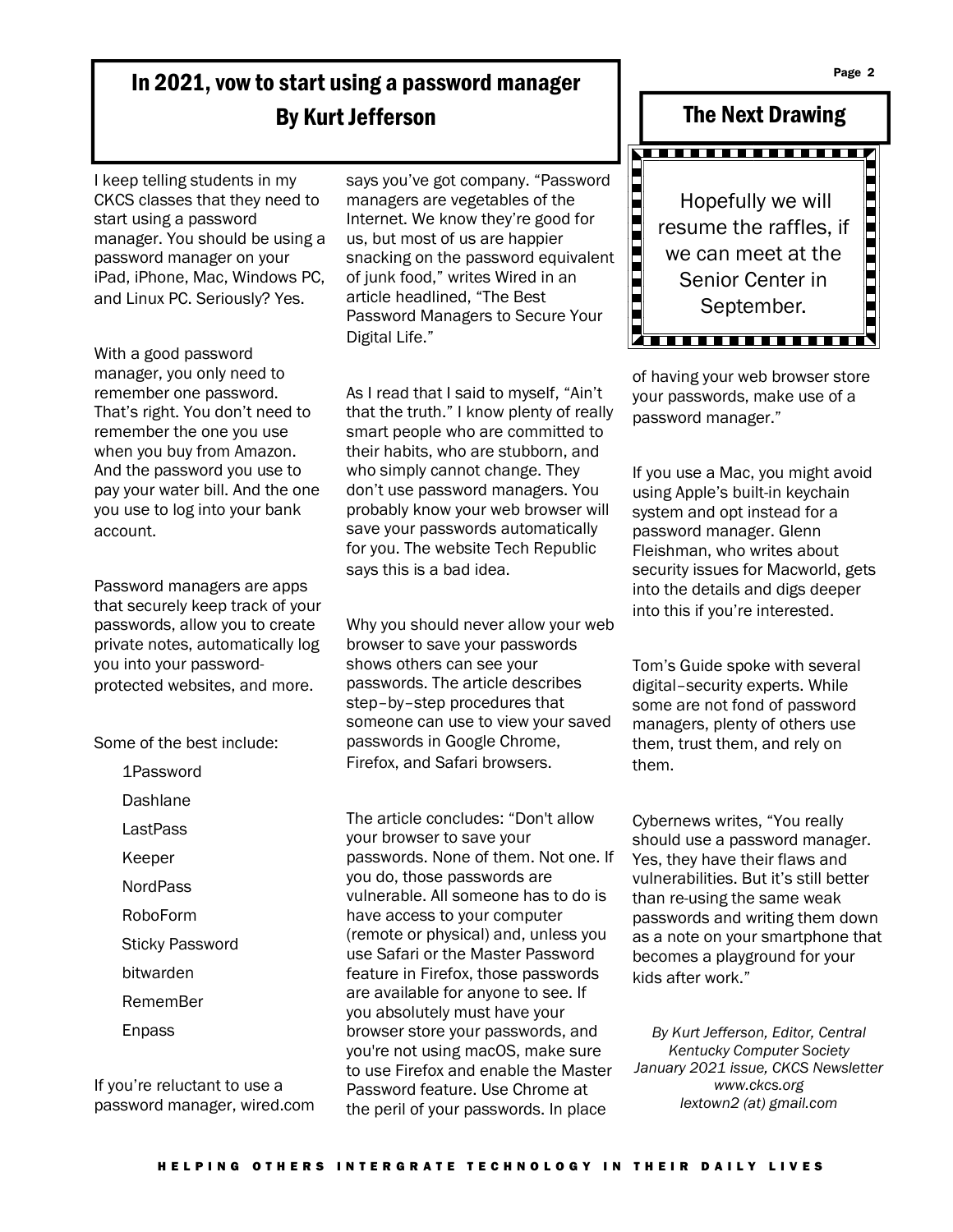# Apps and Applications – Mobile and Desktop By Phil Sorrentino

When we talk about computer software nowadays, we typically use the term Apps, referring to any software that is running on a computer, smartphone, or tablet. The term Applications was originally used for software other than the Operating System, but that seems to have changed over the last few years with the advent of Mobile devices - Smartphones and tablets. Also driving the change has been the migration towards the "Client – Server" architecture, where smaller Apps running in a client device (smartphone or tablet) can control a much more elaborate collection of Applications software running in a much larger server (in the cloud). Computing has been moving in this direction ever since the internet and the World Wide Web have become available to us. The term "App" has become very popular. In 2009, technology columnist David Pogue even proposed that the new mobile smartphones be nicknamed "App Phones". And in 2010 App was listed as the "Word of the Year" by the American dialect Society.

So, here are some definitions, at least for this discussion. A computer program is a generally structured collection of instruction sequences that perform a specific task when executed by a computer. (How's that for a "Nerdy" definition?) Software is a general term and will refer to all types of computer programs for all types of computers. An Operating System is a collection of computer programs that manage computer hardware and software resources and provides common services for Application programs. An Application program is a computer program designed to perform a group of coordinated functions, tasks, or activities for the benefit of the user, for example, a Word Processor, a Spreadsheet, an Accounting program, a Web Browser, or even a computer game. These applications are designed to run on the computer hardware with the assistance of the Operating System (like Windows10, macOS, or Android), which is mainly involved with managing the computer hardware.

Before the Smartphone, circa 2007, we only had Desktop Applications, because we only had Desktop computers. Yes, I know laptops were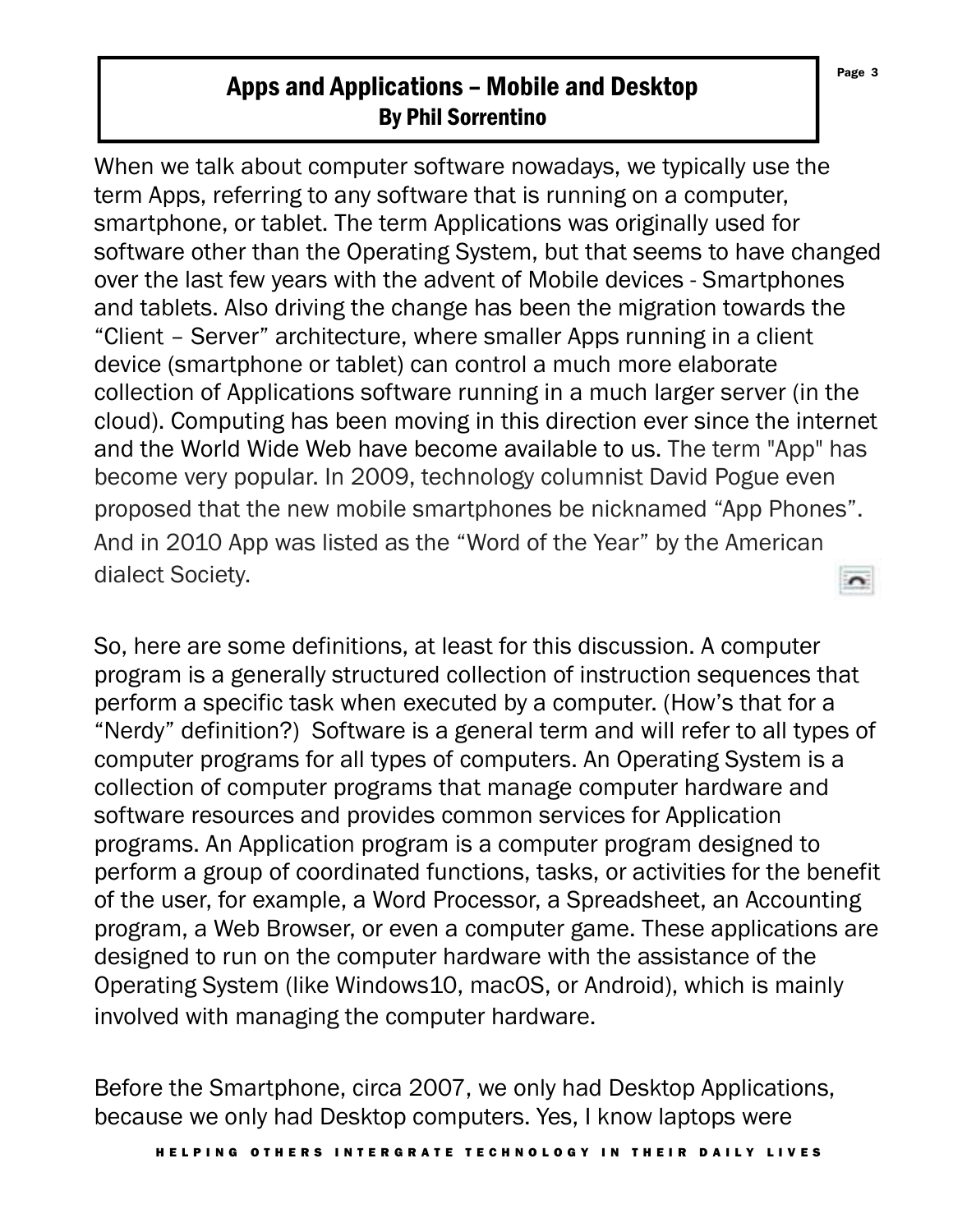# Apps and Applications – Mobile and Desktop (cont.)  $\left\vert \right.$  Page 4

available and they could be easily moved around, but basically, they were just portable desktop computers. So, Desktop Applications are software programs intended to be run on a desktop (or laptop) computer. Then came the Smartphone (and shortly later, circa 2010, the tablet), and these devices were very much different in that their screens were noticeably smaller and there was no mouse for selection/navigation, only a touchsensitive screen. So, applications that could be used in this new smaller environment had to be created specifically to run on a small screen using your finger as a pointer/navigation device. These applications are software programs intended to be run on a mobile computer, a smartphone, or tablet, with limited input and output capabilities. So, a mobile app is a computer program designed to run on a mobile device, like a smartphone or tablet, with the assistance of the Mobile Operating System (like Android or iOS, or even Windows 10 for tablets).

Desktop applications are usually "fuller featured", whereas the Mobile app equivalent is usually smaller, "lesser featured", simpler, and may or may not be easier to use. This should not be unexpected when you consider that most desktop Apps are built to be used with the more capable input and output devices, (a mouse, a keyboard, and a much larger display), whereas mobile Apps are intended to be used with only a finger and a much smaller screen.

With the arrival of mobile devices, many popular Desktop Applications were the basis for new mobile Apps for the new mobile devices. Many Google desktop applications have been recreated for mobile devices. Your Google email can be accessed from the desktop application or the mobile App. Both devices will provide the same information from the Google email server. But, as we have noted, Mobile Apps are different from Desktop Applications in that they have to run on a much smaller device with limited input and output capabilities. And not only is there a display size and input/output capability difference, but the mobile devices are different way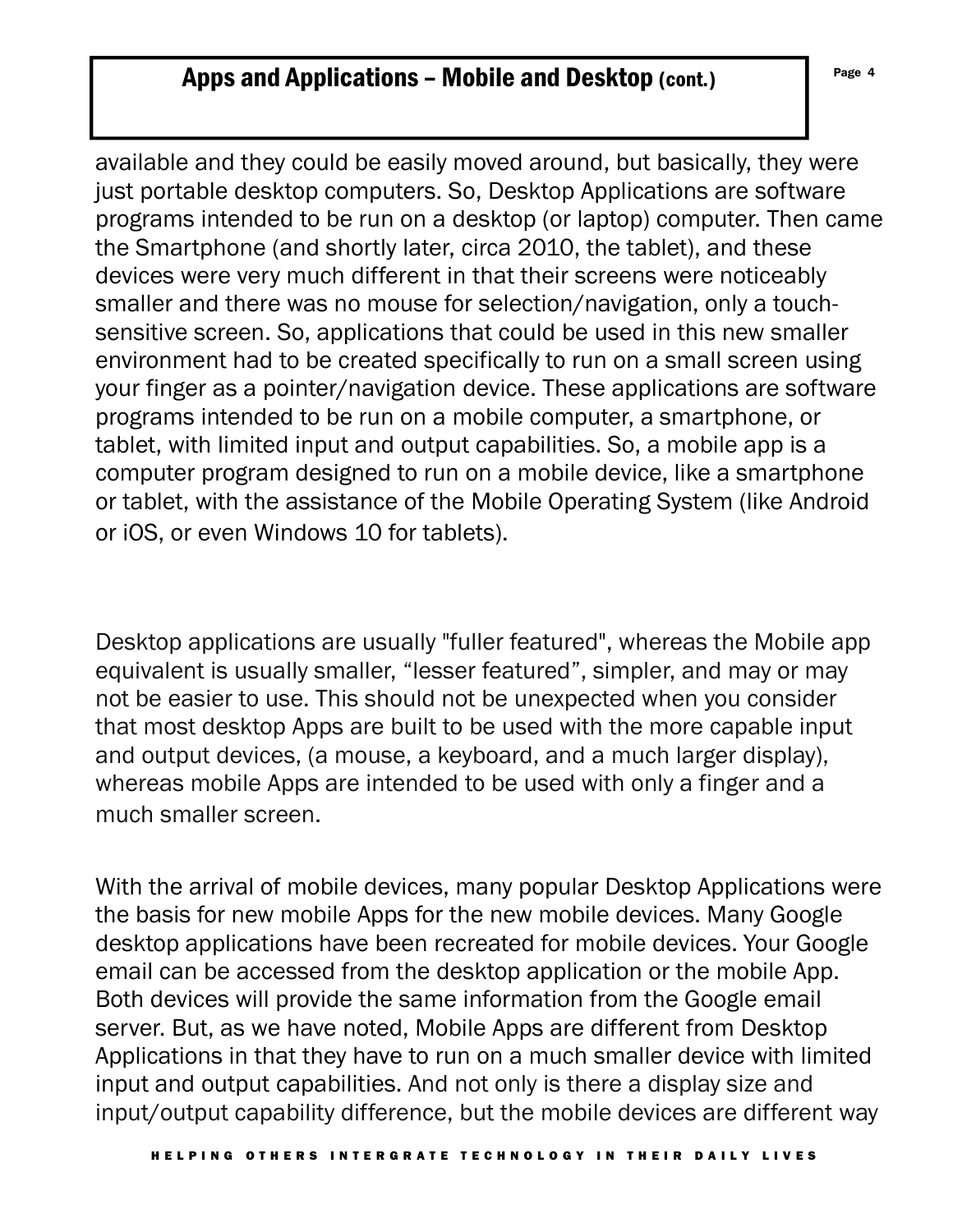# Apps and Applications – Mobile and Desktop (cont.)  $\left| \begin{array}{c} \text{Page } 5 \\ \end{array} \right|$

down at the hardware level, the central processing units, most of which are slower than their desktop counterparts. So, many applications exist as both desktop and mobile versions. Microsoft Word is available in a desktop version, the one that most of us learned word processing on, and Microsoft has released a mobile version that is available for both Android and iOS devices. This also holds for Excel and PowerPoint. Adobe Photoshop image editor is a desktop application and Adobe Photoshop Sketch is a mobile app that lets you draw and paint on a mobile device but is a condensed version of Photoshop.

Besides the Apps that have migrated from the Desktop world, there are hundreds of thousands of Apps that have been developed for mobile devices that take advantage of the fact that these devices are mobile. These Apps use the power of the server to provide capabilities to the user that could never have been accomplished with only the processing power of the device itself. Maps and navigation immediately come to mind. The memory and the processing power required for these capabilities, at least with the current technology, would never fit into a device the size of a smartphone. And some Apps take advantage of the fact that they know your location; remember smartphones have GPS and other techniques for location determination. For example, Glympse lets you send your current location to another device, so the user of that device will know where you are (for as long as you choose to give him that information). There are even some Apps that use your location to notify you if one of your friends (or contacts) is nearby. The capabilities that can be developed for the mobile devices have only scratched the surface. It almost looks like the software applications development emphasis has moved from desktop Applications to mobile Apps.

> *By Phil Sorrentino, Newsletter Contributor, Sarasota Technology Users Group January 2021 issue, STUG Monitor www.thestug.org philsorr (at) yahoo.com*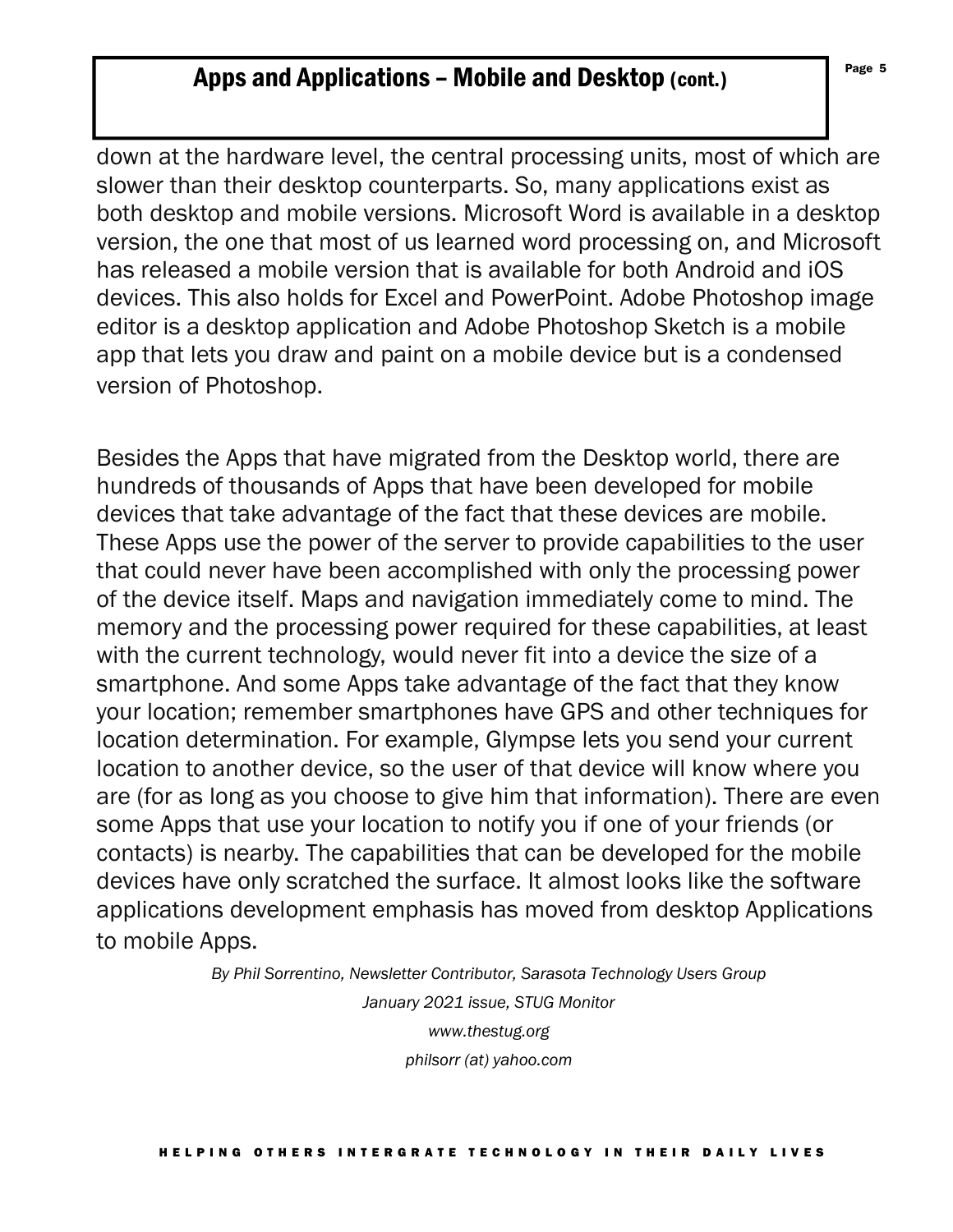# Backing Up By Dan Douglas

We've discussed the subjects of performing backups recently at our meetings, so I thought I would update the article I wrote on the topic back in 2018.

Two types of files are required to be backed up. There are your personal files, normally stored in the following folders under your login account in Windows: Desktop, Documents, Downloads, Favorites, Music, Pictures, and Videos. Each user that has an account on a PC has their own set of these folders. If the user only uses the programs that come with Windows or has a standard set of programs that they add to Windows that are can be easily re-installed either from a DVD/CD backup or a download file, then that makes backup and recovery much easier. The other

type of files to be backed up would be the Windows System Files. These include the Windows Operating System itself plus all of the programs/apps, files, and data used by those programs/apps.

If you have all of your personal files backed up and you have the files required to reinstall your programs, then you can easily get a replacement PC or hard drive restored completely.

Just about every PC user has heard that they should back up their PC, but based upon what I've seen, only about 20% have an active plan in place.

The reasons that I've been told that users do not perform backups regularly are along these lines:

I don't know how to set it up

It will slow down my computer too much

It's too costly

I forget to do it

None of these are acceptable excuses anymore!

Let's go through these one by one and see how to address the issues.

#### Setting up your backup

In Control Panel, under every version of Windows since Vista, there is an app named Backup and Restore or Backup and Restore (Windows 7). This app is suitable for 99% of the user community.

This app lets you pick a target location for where your backup will be stored either on a local drive or a network storage location, which can include cloud storage. A schedule can be set for what frequency you want to use for creating your backups – daily and what time of day or weekly by day of the week and time of day or monthly by day of the

month and at what time of day. You can also determine if you want just your file libraries backed up or the whole disk(s). In both cases, a System Image will always be created as well. The System Image can be used by a restore program to exactly duplicate your hard drive onto a new PC or a new hard drive. The retention period can also be set for how long to keep a backup for or you can allow Windows to manage the space and to automatically replace the oldest backup with the newest.

Selecting the best time to perform your backup When you select the time of day to run the backup as described in the previous section, you must pick a time that will be when your computer will be powered on. The backup program cannot power on a PC that is turned off to perform a backup. So if you use it each Sunday at 7 pm, make sure you leave

your PC on every Sunday evening. A backup that runs when you are using the PC can impact your responsiveness and will take longer to complete than running at a time that no one is using the PC.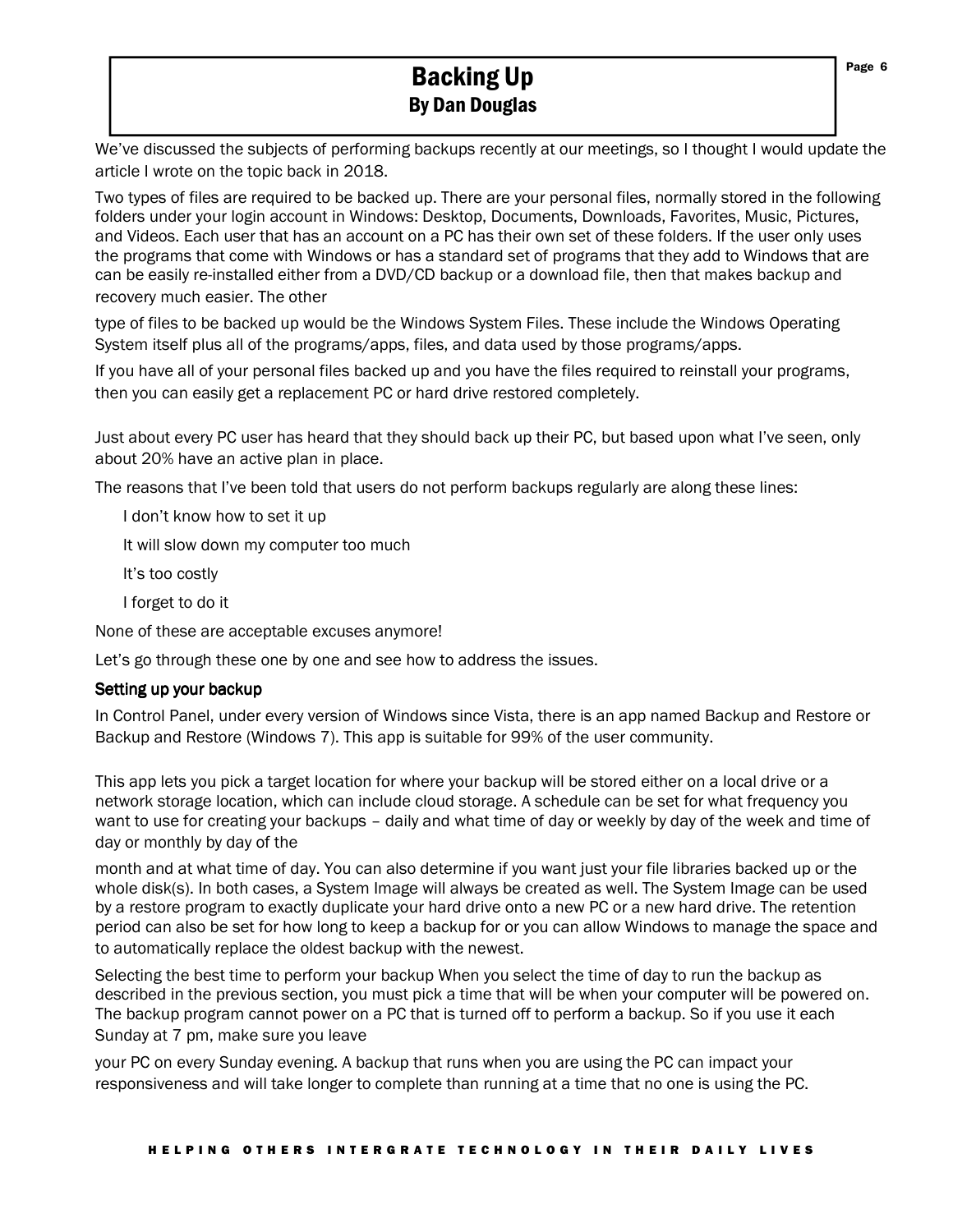# Backing Up (cont.)

#### Cost of running the backup

Since the backup program is included with every copy of Windows, there is no software cost. In addition, almost all external backup drives include a backup program of some sort. Cloning/backup software from Macrium is also recommended. The only cost is that of providing a backup drive, either as a local hard drive or a network-accessible location such as a Network Accessible Storage (NAS) or cloud storage. This drive can be used for other purposes so even that cost can be split across other activities. An external 5TB USB 3.0 drive can be bought for less than \$130 lately, so that's cheap insurance for not losing all of your data.

#### Set it once and it's automatic

As we saw in the sections above, once you set up the backup program, it will run automatically as long as the backup location is accessible and the computer is turned on at the scheduled time. Perhaps a repeating calendar reminder note will help make sure that you are always protected!

Restoring from a backup is best suited to situations where your hard drive is damaged and some files can no longer be accessed or the system won't even boot up. I've seen a lot of computers recently, where the owner complains of poor performance and upon investigation, I've been able to determine that it was a hard drive failing that was

causing the lack of responsiveness. The hard drive would sometimes retry reading a file hundreds of times before either being successful or unsuccessful. This causes the hard drive to fall behind in any other requests for data and therefore the whole system slows down.

The File History app, which was introduced in Windows 8, is the best program to use for restoring individual files. Every time a file is created, changed, or deleted a copy can be written to the file history backup drive. This drive can then be used to restore a previous version if required. This is a great recovery tool if you are ever a victim of a ransomware attack where your personal files are encrypted. You can add additional directories to be backed up in addition to the normal set of personal file folders.

The option of Save copies of files specifies how often File History runs automatic backups. The default is hourly, but you can set the frequency to 10, 15, 20, or 30 minutes; 3, 6, or 12 hours; or choose to back up files once a day. Please note that a new version is created only when at least one item has changed in the file. The Keep saved versions option specifies how long to keep the backups. By default, these are kept forever, but you can also select 1, 3, 6, or 9 months, or 1 or 2 years. If your

backup drives are tight on space, you can select the "Until space is needed" option and risk losing older backups quickly.

The best approach is to use the Backup and Restore program regularly, perhaps just using the System Image backup function, together with File History to fully protect all of your important files and folders. That way you will be protected against both hardware failures of the hard drive as well as accidental deletion or corruption of important documents.

Don't pass up the free cloud storage from Microsoft, Google, and others that can supplement what you backup to a local/network drive. Cloud storage is impractical for full drive/image backups due to the extremely long time that it would take to do a full recovery over the internet, but for individual files, it's great.

> *By Dan Douglas, President, Space Coast PC Users Group The Space Coast Journal www.spcug.com datadan (at) msn.com*